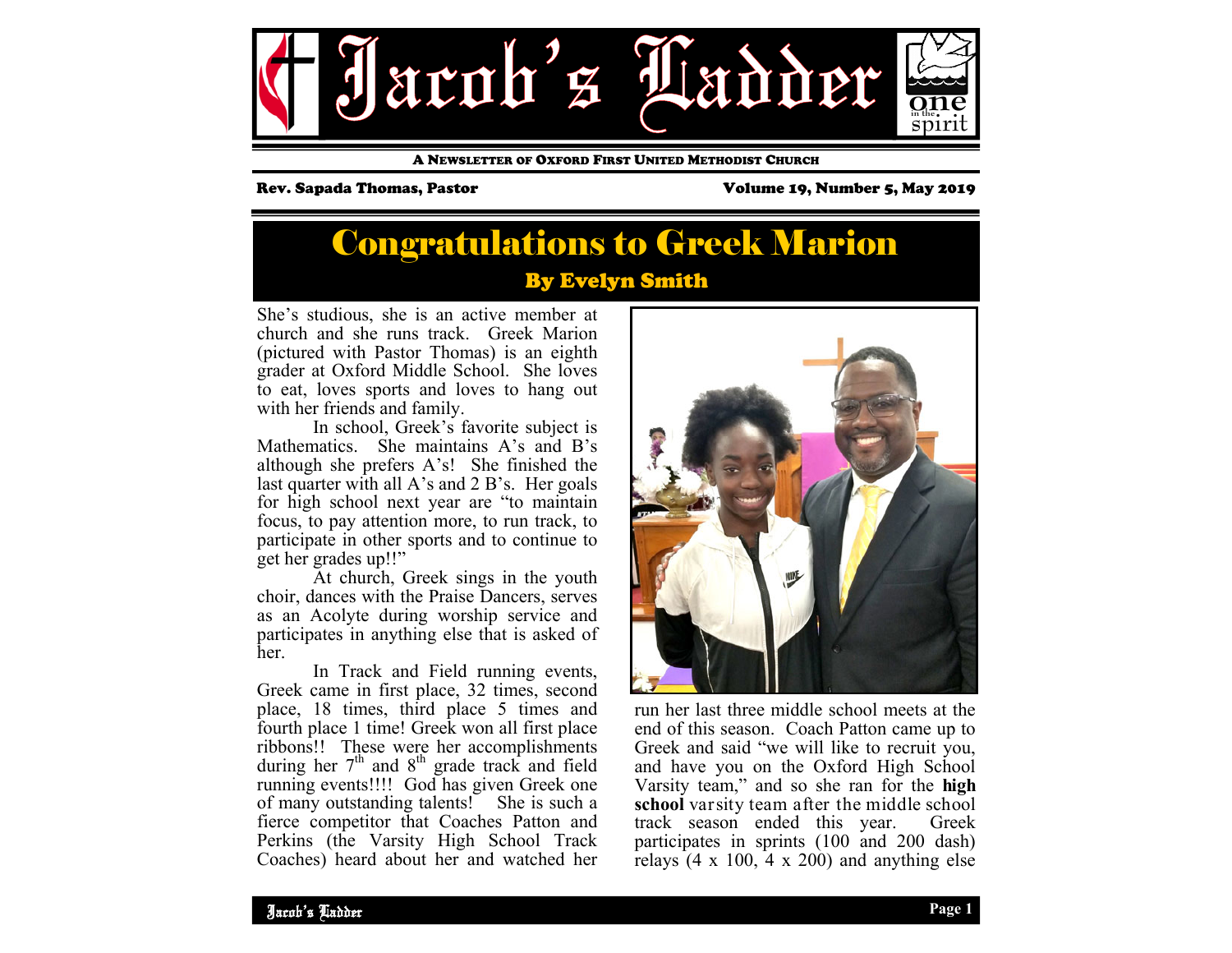that is asked of her.

 In life, Greek is motivated by her heroes who are the angels in the sky, her grandmother, and her brother, Keetan. Greek plans to be successful. We know that this will happen because God knows the plans He has for Greek, plans to prosper her and not to

harm her, plans to give her hope and a future once she seeks the path that God has set for her life.

 Congratulations to Greek Marion, a multi-talented human being, as she is honored as Oxford First's Youth of the Month!!!



 Known as the "Thompson Family," Maya Thompson, Josiah Thompson, Nyla Thompson and I, along with Carlos Richardson, Jr. are elated to have joined with our new church family, Oxford First United Methodist Church.

 For the past 4 years, we have been members of Resurrection House of Prayer, where Pastor Alice Blackmon was our Pastor and leader. She instilled in me so much about being faithful to God, how important

tithing is, and how honorable marriage is with God. For this past year, I have been faithful with Oxford First and have waited until the Holy Spirit led me to join. This has been the best thing that has happened to us!

visitors. I am a young wife and mother of 3 We have been greeted with open arms since the first day of us coming as beautiful babies that I have been blessed with. I have learned that I need them more than they need me. I have also been blessed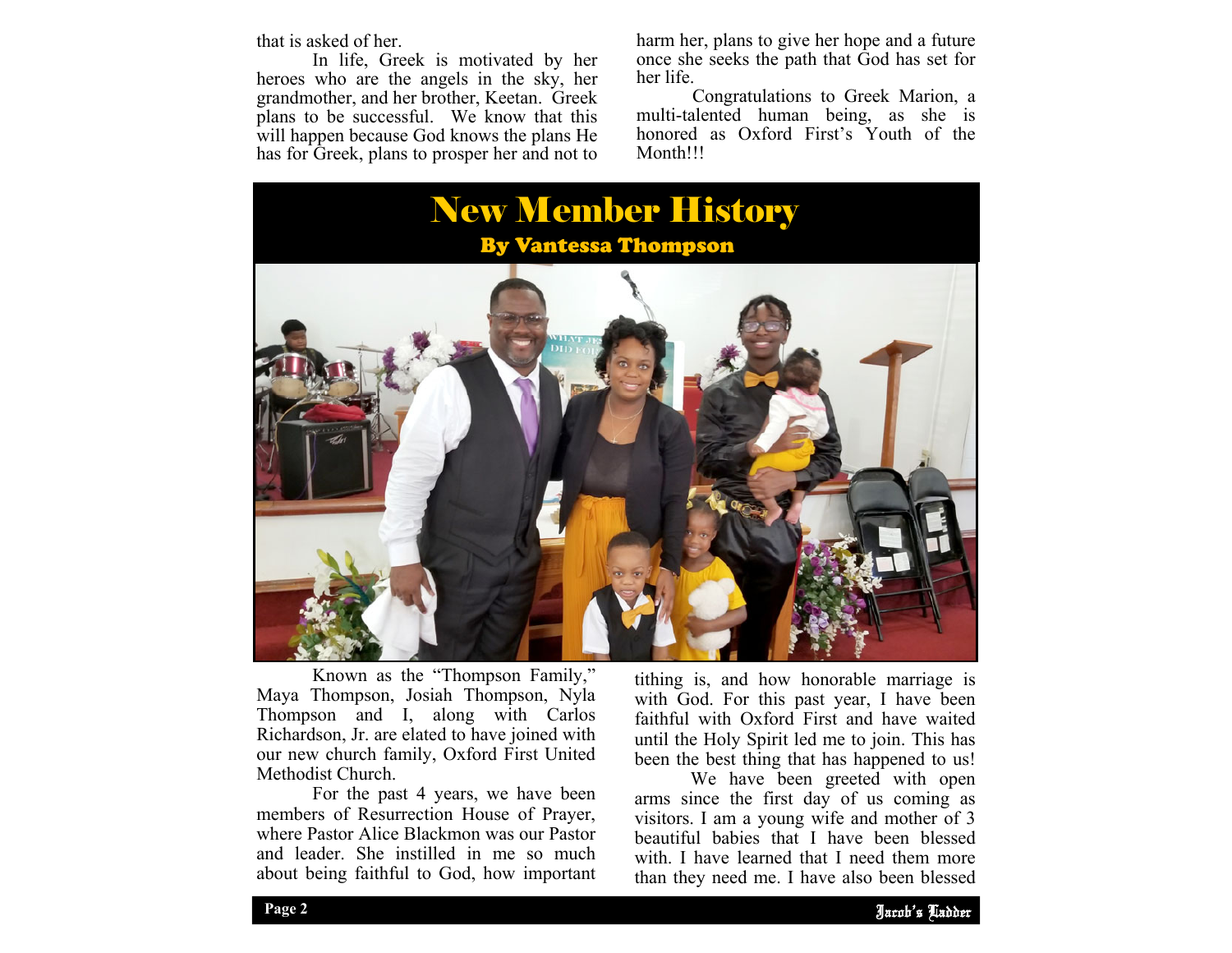with the opportunity to become a legal guardian for my youngest brother Carlos (CJ). This has been the most challenging yet rewarding blessing I have been given. I could not do any of this without God and I am truly grateful for it all. I have my Associates Degree with a Concentration in HealthCare Administration. I have also started with my bachelor's degree. I am currently waiting on God to place me where he wants me in ministry.

 Maya and Josiah are my toddler "teens." They both attend Mary Cathey Headstart. They are very bright and gifted children. I cannot wait to see what God has in store for them at Oxford First. CJ is an upcoming senior at Oxford High School. He

loves basketball! He has not been living in Oxford very long, but he has adapted very well to his surroundings. I am so grateful for him as well.

 We believe there is One God and we believe in God, the Father, and the Holy Spirit. We believe in God's son Jesus and that He died for all our sins, and God raised Him from the dead. Nyla and I have been baptized and we have accepted Jesus as our savior. CJ, Maya and Josiah will be getting baptized. I just thank God for all of this, and I am very excited for what God has in store for my family at Oxford First United Methodist Church.

# OFUMC United Methodist Women



Oxford First UMC United Methodist Women participated in the New Albany/Tupelo District's Day Apart Celebration of 150 years of United Methodist Women at New Albany First UMC in New Albany, MS on Saturday, April 27, 2019.